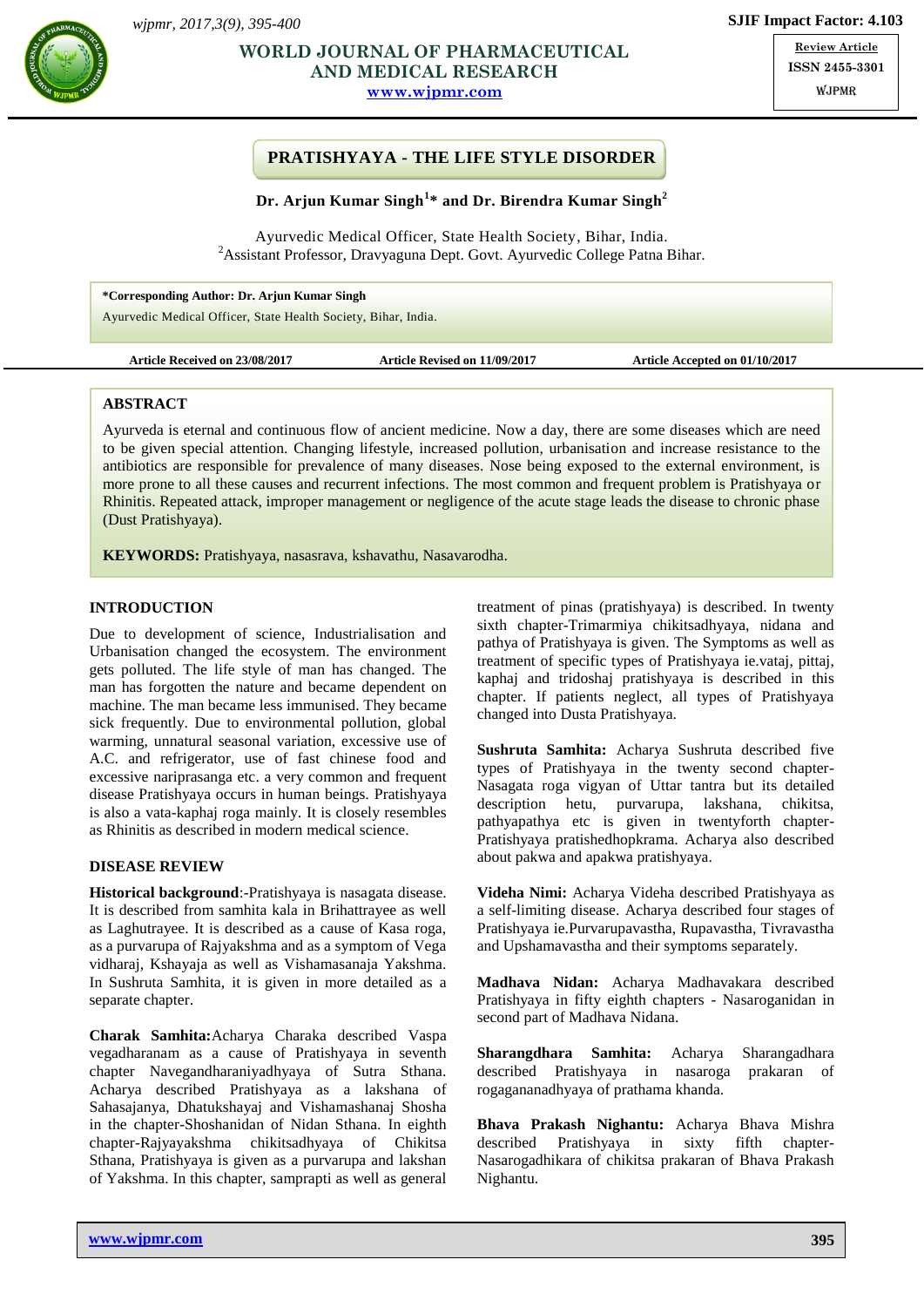**Chakra Dutta:** Acharya chakrapani dutta described mainly chikitsa of Pratishyaya in fifty eighth chapter-Nasa roga chikitsa. He also described Nava Pratishyaya and Jeerna Pratishyaya.

### **Grammatical Derivation of Pratishyaya**

The word "Pratishyaya" is evolved from dhatu "Shyeng gatau" with upsarga "prati". It means that the movement of doshas is continuous in Pratishyaya. The disease in which the tendency of kaphadi doshas is move towards vata or out of nose is called Pratishyaya.

### **Nidan**

Common nidana for Pratishyaya are described in different samhita.

### **Sushruta Samhita**

Acharya sushruta has described causes of Pratishyaya such as Nariprasanga, Shirashabhitatam, Dhuli, rajah, Shitamatipratapa Mutrapurishasandharanam. etc. (S.S.Ut.24/3).

| Aharaj (Dietary)                   | C.S.   | S.S. | A.H. | K.S.   |
|------------------------------------|--------|------|------|--------|
| Mandagni                           |        |      |      | $^{+}$ |
| Ajeerna                            | $^{+}$ |      |      |        |
| $\overline{\mathrm{V}}$ ishmasanam |        |      |      | $+$    |
| Atijalapana after meals            |        |      |      | $^{+}$ |
| Ati guru madhur sheeta             |        |      |      | $^{+}$ |
| ruksha sevan                       |        |      |      |        |
| Atisheetambupanam                  | $^{+}$ |      |      |        |
| Viharaj (Behavioural)              | C.S.   | S.S. | A.H. | K.S.   |
| Vega sandharana                    | $+$    | $+$  | $+$  | $^{+}$ |
| Rajahdhumrasevan                   | $+$    | $+$  | $+$  |        |
| Atisambhasanam                     | $+$    |      | $+$  |        |
| Rituvaishamya                      | $+$    |      |      |        |
| Shirasoabhitapam                   | $+$    | $+$  |      |        |
| Prajagratiswapnam                  | $+$    |      | $+$  |        |
| Diwasayanam                        |        | $+$  |      |        |
| Atinariprasang                     | $^{+}$ | $+$  |      |        |
| Apavitramukhashayanam              |        |      |      | $^{+}$ |
| Tapa sevana                        |        | $+$  |      |        |
| Snana in Ajirna                    |        |      |      | $+$    |
| <b>Mansik Hetus</b>                | C.S.   | S.S. | A.H. | K.S.   |
| Atikrodha                          | $^{+}$ |      |      |        |

#### **Table 1: Nidan of Pratishyaya.**

### **Stages of Pratishyaya**

Acharya Dalhana has quoted the reference of Vridha Susruta and described two stages of Pratishyaya according to degree of maturity which are following 1. Amavastha. 2. Pakwavastha.

1. **Amavastha:** Vridha Susruta has given symptoms viz. Aruchi, Vaktra virasam, Nasa srava, Rooja, Shirogurutwama, Kshavathu, Jwara etc. (S.S.Ut.24/12) 2. **Pakwavastha:** This stage is denoted by symptoms such as Tanutwam ama linganama, Shirolaghuta, Nasalaghuta, Ghanapinkaphatwa etc. (S.S.Ut.24/12). **Purvarupa**

The purvarupa has been stated by Acharya Susruta,they are Shirogurutwama, Kshavathu, Angamarda, Parihristaromta (S.S.UT.24/5)

According to Acharya Videha, following symptoms are found in purvarupavastha. They are Ghrandhumayanam, Kshavathu,Taludaranam Kanthadhwansa, Mukhasrava, Shirasahpuranam.

Acharya Videha described that if above symptoms increases then purvarupavastha changed into rupavastha.

Acharya Videha also described the symptoms of tivravastha of Pratishyaya which are as such Sravadhikya, Nasanaha feeling,Ashrusrava, Jwara, Daurvalya, Shirahashoola.

Acharya Videha also described the symptoms of upshamavastha of Pratishyaya which are Thick and sticky nasasrava, Opening of nasasrota, Starting of natural respiration, Stoping of srava.

#### **Samprapti ghataka of Pratishyaya**

- 1. Nidan kapha vata prakopak ahara vihara e.t.c.
- 2. Dosha kapha vata pradhana alpa pitta, rakta.
- 3. Dushya rasa and rakta.
- 4. Agni jatharagni, rasadhatwagni.
- 5. Srotas pranavaha, rasavaha, raktavaha.
- 6. Adhisthana Nasa, Shiras.

#### **Samprapti: (In diagrammatic representation)**

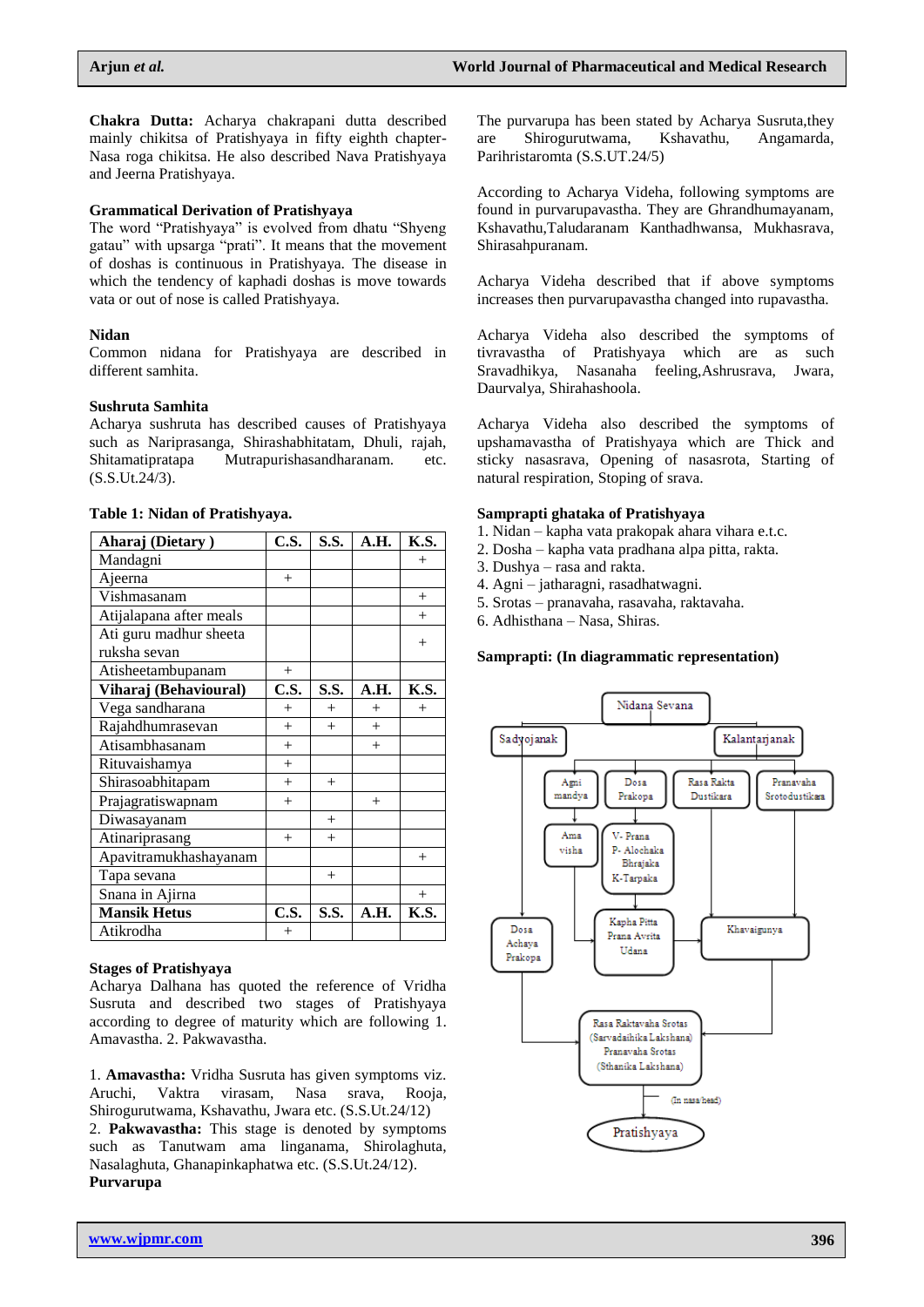**Samanya Laxana:-** Only Acharya Caraka and Kashyapa have mentioned about the general symptoms of Pratishyaya.

**According to Charaka:** General symptoms of

Pratishyaya are following-Shirahshoola Shirogaurav Ghranviplava Jwara Kasa Kaphotklesha Swarabheda Indriya Asamarthatva (C.S.Chi.8/48-49)

### **According to Kashyapa**

Samanya laxanas are following – Daurgandhta Parikledita etc. (K.S.Chi.12/4)

# **Classification**

According to various Acharyas, the disease Pratishyaya has been classified as under

# **Table 2: Classification of Pratishyaya.**

| <b>Acharyas</b>   | Vat<br>aj | <b>Piatt</b><br>aj | <b>Kaph</b><br>aj | Rak<br>taj | Sannipa<br>taj |
|-------------------|-----------|--------------------|-------------------|------------|----------------|
| Caraka            | $^{+}$    | $^{+}$             |                   |            | $^+$           |
| Susruta           | $^{+}$    | $^{+}$             | $^{+}$            | $^{+}$     | $^{+}$         |
| Vagbhatta         | $^{+}$    | $^{+}$             | $^{+}$            | $^{+}$     | $^{+}$         |
| Madhavak<br>ara   | $^{+}$    | $\overline{+}$     |                   | $\, +$     |                |
| Bhava<br>Mishra   | $^{+}$    | $\! +$             |                   | $^+$       |                |
| Sharangad<br>hara |           | $^+$               |                   | $^+$       |                |
| Kashyapa          |           |                    |                   |            |                |

Acharya Caraka has described four types of Pratishyaya and considered Dusta Pratishyaya as advanced stage . (C.S.SU.19/4).

Acharya Susruta, Vagbhatta, Madhavakar, Bhava Mishra, Sharangadhara have described five types of pratishyaya.

**According to Rasa Ratna Samuchchaya**, there are six types of Pratishyaya.

Acharya Ras-Vagbhatta described malsanchayajanya Pratishyaya.

#### **Specific Symptoms Vataja Pratishyaya**

**According to charaka:-** Symptoms are Ghranatoda**,**  Kshavathu**,** Jalabhsrava**,** Swarabheda. (C.S.Chi.26/105) **According to Susruta:-** Symptoms are Anadhyapihita nasa**,**Tanu nasa srava**,** Galtaluosthashosa**,** Nistoda shankha**,** Swaropghata. (S.S.Ut.24/9).

**According to Acharya Vagbhatta:- S**ymptoms are Mukhashosha, Kshavathu, Ghranoprodha, Shishirkaphasruti, Nistoda shankha, Shirahshoola, Kitika eva sarpanti, Chirapaki. (A.H.Us.19/3).

Acharya Madhava and Acharya Bhava Mishra followed the symptoms of Acharya Sushruta.

### **Pittaja Pratishyaya**

**According to Charaka:-** Symptoms are Nasagrapaka**,**  Jwara**,** Vaktrashosha**,** Ushnapittasrava. (C.S.Chi.26/105).

**According to Susruta:** Krishata, Panduta, Trishna nipidita etc. (S.S.Ut.24/8).

**According to vagbhatta**:- Symptoms are Nasagrapaka, Ushnatamrapittasrava, Trishna,Bhrama,Ghranapidika. (A.H.Us.19/5).

### **Kaphaja Pratishyaya**

**According to charaka:-**Symptoms are Kasa**,** Aruchi**,**  Ghanasrava**,** Kandu. (C.S.Chi.26/106).

**According to Susruta:-** Symptoms are Sheetashuklasrava, Gurushiromukhata, Shirogalosthatalukandu etc. (S.S.Ut.24/9).

**According to Vagbhatta:-** Symptoms are Shwasa**,**  Vamana**,** Gatragaurava**,** Mukhamadhurya**,** Aruchi**,**  Kandu**,** Shuklakaphasruti. (A.H.Us.19/6).

### **Raktaja Pratishyaya**

**According to Charka:-**Acharya Charaka has not mentioned Raktaja Pratishyaya.

**According to Susruta:-** Symptoms are Tamrakshi, Daurgandhyaswasavadan, Gandhatanaveti, Krimipatana, Uroghata. (S.S.Ut.24/13).

**Acccording to Vagbhatta:-** Symptoms are Nasakandu and Other symptoms of raktaja Pratishyaya is similar to that of pittaja Pratishyaya.

Acharya Madhava and Acharya Bhava Mishra followed the symptoms of raktaja pratishyaya of Acharya Sushruta.

### **Sannipataja Pratishyaya**

**According to Charaka:-** Symptoms are Sarvanirupani**,**  Tivraruja**,** Dukhadayee. (C.S.Chi.26/106).

### **According to Susruta:- it occurs again and again but stops suddenly.**

**According to Vagbhatta:-** Symptoms are Sarvaja lakshana**,** Akasmat vridhishanti. (A.H.Us.19/7).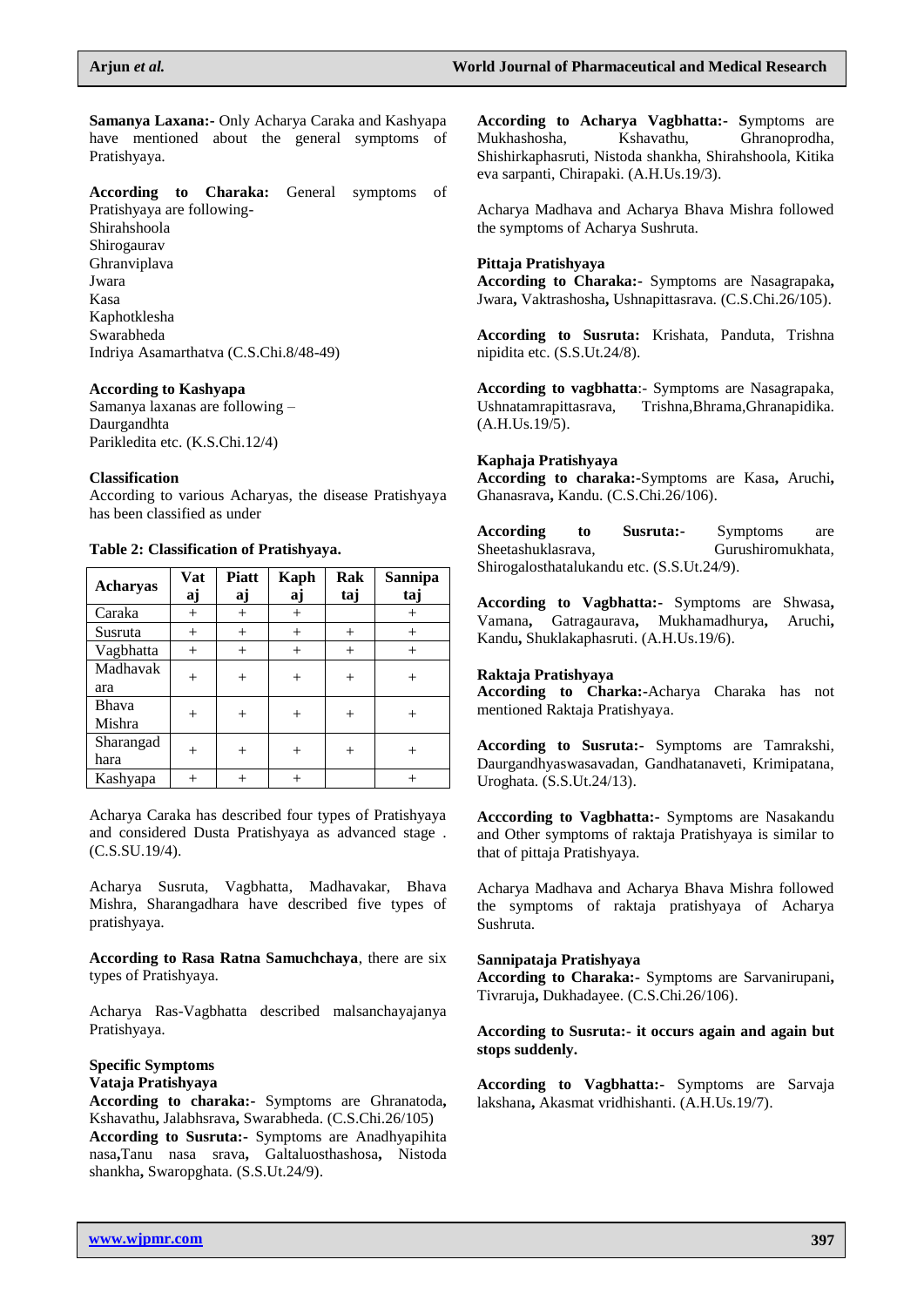### **Dusta Pratishyaya**

According to Charaka: Symptoms are Avarodha, Abhighata**,** Srava**,**Gandhat na veti**,** Bahuprakopi. (C.S.Chi.26/110).

**According to Susruta :-**all types of Pratishyaya lead to this condition in a patient if he is not properly treated.

**According to Vagbhatta:-** Symptoms are Sarvendriya santapa, Agnimandya, Jwara, Kasa, Urahaparshwashoola, Mukhadaurgandhya, Nasa kledata and shushkata, Anahyata and vivriyata. (A.H.Us.19/9- 13).

Acharya Madhavakar and Acharya Bhava Mishra has followed the symptoms of Dushta Pratishyaya given by Sushruta.

### **Sadhya Asadhyata**

None of the Acharyas have mentioned sadhya asadhyata of Pratishyaya where as according to almost Acharyas, in neglected or improperly treated case, the disease may change into Dusta condition, which is krichcha sadhya. (S.S.Ut. 24/16).

### **Upadrava**

According to Susruta, all types of Pratishyaya lead to vitiated condition without proper treatment and give rise to complications which are Badhirya, Andhata, Aghranam, Ghornayanamayam, Kasa etc. (S.S.Ut.24/17).

### **DISCUSSION ON DISEASE REVIEW**

Acharya Sushruta has devoted one separate chapter on Pratishyaya in Uttaratantra. It shows its importance from ancients. Pratishyaya can occur as a separate disease entity, symptoms of many systemic diseases or as a complication of other diseases. If Pratishyaya is not treated well in early stage and Ahar-Vihar which are harmful for the disease is continued, it leads to a dangerous and more complicated stage of Pratishyaya i.e. Dushta Pratishyaya.

Acharya Sushruta has classified the Nidanas of Pratishyaya in Sadyojanaka and Kalantarajanaka. The Sadyojanaka Nidanas can be compared with aggravating factors. The Kalantarajanaka Nidanas are Viprakrishta Hetu whereas Sadyojanaka Nidanas are Sannikrishta Hetus. Once due to Kalantarajanaka Nidanas, Doshas are vitiated and Khavaigunya is created, the repeated contact with Sadyojanaka Nidanas cause the recurrent attack of disease. Though Pratishyaya is Tridoshaja but Vata-Kapha Doshas are dominant in this disease.

As Acharya Charaka has stated that root of every disease is Mandagni. Here also due to Agnimandya, the Sara Dhatus are not formed properly leading to Alpa Vyadhikshamatva and due to Alpa Vyadhikshamatva disease becomes very difficult to treat. Due to Agnimandya, Doshas are also vitiated. After analyzing all the Nidanas in detail, it can be said that all the Nidana

comes under Asatmya Indriyartha Samyoga, Prajnaparadha and Parinama - basic factors pertaining to pathogenesis. All these Nidanas can cause Dosha Dushti which also causes Agnimandya and due to Agnimandya also Dosha Dushti occurs. This is a vicious cycle.

The symptoms which found in Pratishyaya can be understood in the light of modern science as below-

**Nasa Srava (Nasal discharge)-**It may be watery, purulent, mucopurulent, foul smelling or blood stained according to the intensity of Doshas involved. In Avegavastha the discharge may be absent. It could be understood that the vitiated Kapha and Pitta remain in the dormant state (Linawastha) in the Avegawastha, as a result the Srava decreases. In the Vegawastha due to the triggering factors these Doshas are increased causing the Srava.

**Kshavathu (Sneezing)-**This is due to reflex action of body to expel out the unnatural and irritating substances. In chronic stage the sneezing may be less than acute stage.

**Nasavarodha (Nasal obstruction)-**This may be due to anatomical or pathological causes. The common causes of obstructions may be –

- 1. Oedema of the mucous membrane of the middle turbinate blocking the infundibulum.
- 2. High deviation of septum causing closure of infundibulum.
- 3. Hyperplasia of the middle turbinate, which crowds upon the uncinate process and closes the infundibulum.
- 4. Enlargement of the bulla enthmoidalis blocks the infundubulum.

**Shirahshoola (Headache)-It is one of the common sign** of Pratishyaya according to Charak. It arises due to the congestion and oedema in around the sinus ostia. It may be due to Kaphavritta Vata. According to the sinus involvement; the site of pain is different.

**Swarabheda (Change of voice)-**This is due to the absence of nasal resonance. The obstructed nostril and presence of discharge inside the sinus alter the normal resonance mechanism. Here Dushti of Udana Vayu may be present. Again the normal Akasha required for the production of the normal voice tonal quality also is decreased, therefore altering the tone of the voice.

**Ghrana Viplava (Loss of smell)-**Loss of smell is a common symptom. This is accounted by the blocking of the olfactory fissure by the tissues in the region of the middle turbinate. Ventilation of the superior meatus of the nose is there by prevented, hence the loss of the sense of smell. In some chronic cases this may be due to the degeneration of the terminal filaments of the olfactory nerve, although in most cases the sense of smell is regained after the infection has subsided. Here the Dushti of Ghrana Nadi may be present. Again due to the Kapha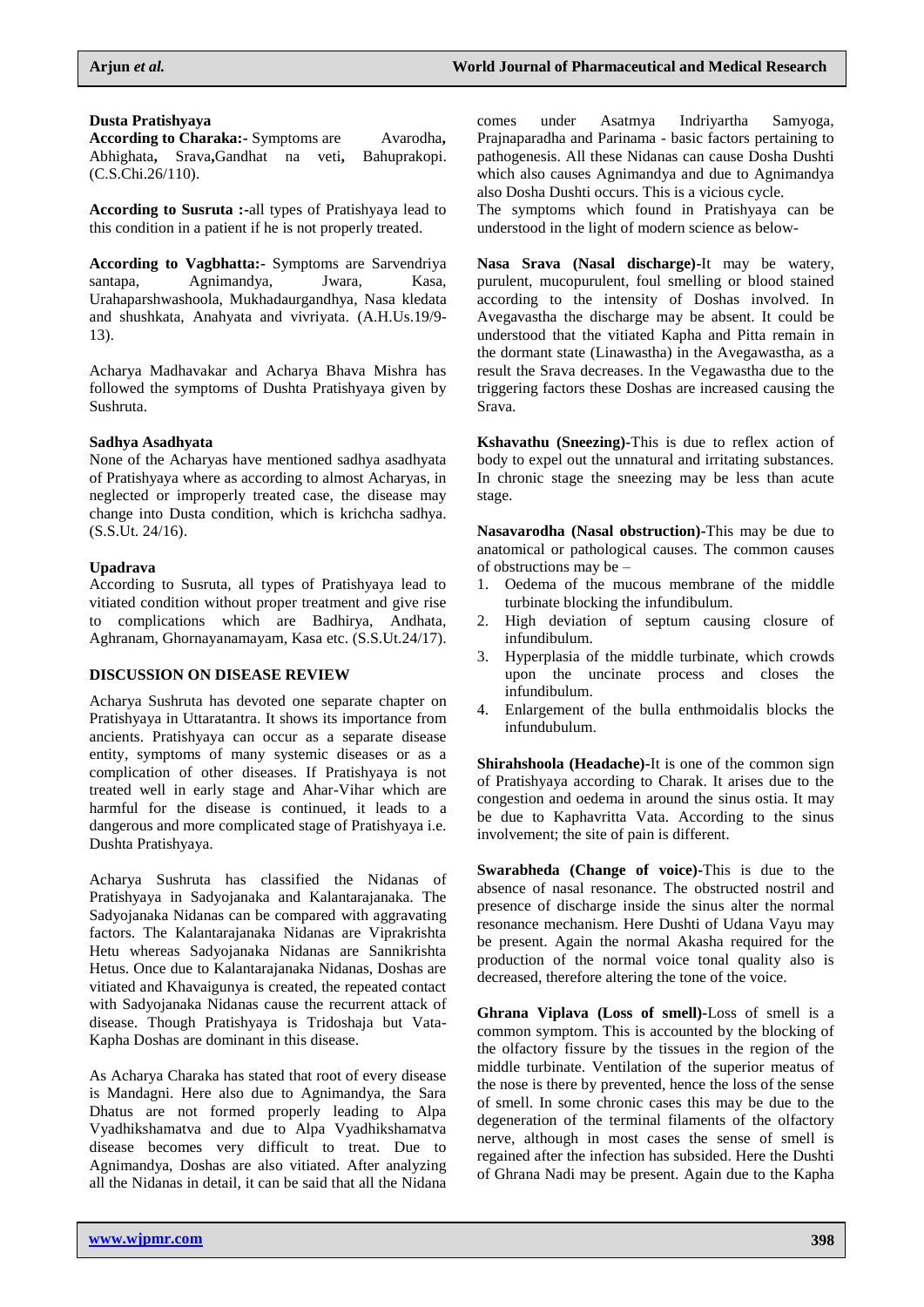Upalepa the olfactory nerve endings are covered and hence the external particles do not come in contact with them, therefore resulting in loss of smell.

**Shirogaurava (Heaviness in head)-**Retained pus in the sinuses causes the heaviness and fullness in the head. It may be due to the accumulation of vitiated Kapha Dosha which results in the reduction of the normal air spaces in the skull therefore causing the feeling of fullness or heaviness.

**Jwara (Fever)-**Symptoms like fever, malaise and body aches may be the result of body response against infection. It may be due to Ama or circulation of vitiated Doshas in body.

**Kasa (Cough)-**Sometimes the post nasal drip can cause lower respiratory tract infections and results into cough. Sometimes it occurs as symptom and sometimes as complication. It is also due to Dushti and Pratiloma Gati of Udana Vayu.

**Mukha daurgandhya (Halitosis)-**The paralysis of cilia and occlusion of ostia will cause the retention of pus in sinuses. So the long standing retention will make the pus foul smelling and this is responsible for the Mukhadaurgandhya. It is mostly seen in maxillary sinusitis as it can also happen due to dental infection. It also may be due to Ama.

**Complications of Pratishyaya :**Acharya Sushruta has clearly mentioned that all types of Pratishyaya will give rise to complications -Badhirya (Deafness), Andhata (Blindness), Gandhanasha (Anosmia), Ghora Nayanamaya (Severe eye diseases), Kasa (Cough), Agnisada (Loss of appetite), Shotha (Oedema).The Sadhya Pranahara Marma Shringataka is the union point of Srotas (Channels) of Jihwa, Akshi, Nasika and Shravanendriya. Pratishyaya will cause the disturbance and malfunction of this Marma and causes above mentioned complications.The Upadrava of Pratishyaya is due to the anatomical relationship and the common blood supply with these organs through which the infections travel.

An overview of the Samprapti reveals that Vata is the chief factors which initiate the disease manifestation. Vitiation of Vata can occur by specific Nidana or by Avarana of other Doshas. The disease passes through Amavastha, Pakwavastha and mismanagement of these stages leads to Dushta Pratishyaya. Regarding the prognosis of Dushta Pratishyaya different opinions are available. Acharya Sushruta has described it as Krichchhrasadhya, Vagbhata as Yapya and according to Madhavakara; Dushta Pratishyaya is either Krichchhrasadhya or Asadhya.

### **Treatment of Pratishyaya**

The treatment of different stages of Pratishyaya is entirely different and thus stage should be kept in mind before deciding the treatment modality. First step of treatment is nidan-parivarjan ie. No use of nidan (causes). As only local treatment is not enough to treat the disease, oral drug is also necessary which helps to remove the pathology and also improve the immune status of the patient.

While describing the treatment for Dushta Pratishyaya, Acharya Vagbhatta has stated that Dushta Pratishyaya should be treated similar to Yakshma. In spite of available treatment, it cripples the patients for the rest of his life. Moreover, it affects the younger and middle aged people, substantially hampering the economy of the nation. Thus, the disease has posed great challenge to the clinicians.

### **General Description Regarding Study**

Tendency towards sedentary life style and faulty dietary habits leads to vitiation of Vatadosha and Kaphadosha.In the present study, distribution of Age, Occupational distribution, Habit and Economical condition of the patients prove the epidemiology of Pratishyaya. Apathya, the foundation stone of the treatment for Pratishyaya is concerned. Apathya should be emphasized when dealing with management aspect. Even a single time and number of Apathya used may cause reccurence of disease. Predominance of vata, kapha & mandagni was found to play an important role. Maximum doshanubandha found as Vata and Kapha in study.

### **CONCLUSION**

Pratishyaya is one of the major diseases in the present era, which mainly induced due to the inevitable pollution, climate variation and life style developed gradually in society. Pratishyaya is kapha- vata predominating.

### **REFERENCES**

- 1. Acharya Vidyadhar sukla, Kaya chikitsa: Chaukhamba Sanskrit Prakashana, 1992.
- 2. Charaka Samhita: Agnivesh, Revised by Charaka and Dridhabala, Vidyotini Hindi commentry by Pt. Kashi Nath Shastri and Gorakh Nath Chaturvedi, 13th Edition, Chaukhamba Sanskrit Series, Varanasi, 1986.
- 3. Charaka samhita with Ayurveda dipika commentery of Chakrapani Datta, Ed. Yadavji Trikamji Acharya, Nirnaya sagar Press Bombay, 1941.
- 4. Charaka samhita with English translation and Critical exposition (vols. I, II4985 and 11-1988) Sharma R. K. and Dash B., Chaukhamba Sanskrit Series office, Varanasi, 1983.
- 5. Charaka Samhita with Vidyotini Hindi Commentary Vol. I and II  $12^{th}$  E.Dd.Sashtri K.N. and Chaturvedi G.N. (Ed. Shastri R. P. etal.) Chaukhambha Bharati academy, Varanasi, 1984.
- 6. Research in Ayurveda Dr. M. S. Baghel, Jamnagar, 1997.